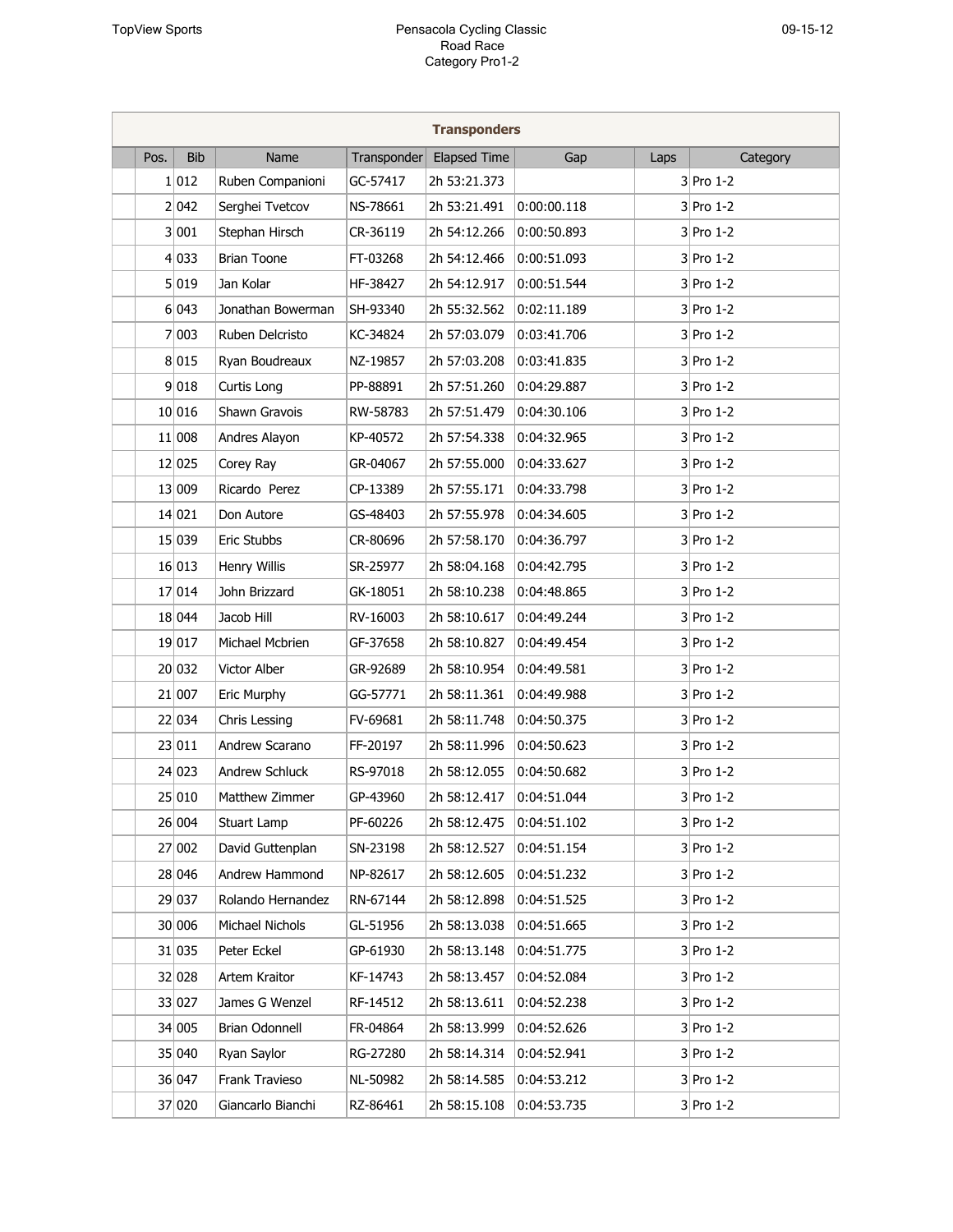| Pos. | <b>Bib</b> | Name                 | Transponder | <b>Elapsed Time</b> | Gap         | Laps | Category    |
|------|------------|----------------------|-------------|---------------------|-------------|------|-------------|
|      | 38 0 24    | Tim Regan            | GX-48514    | 2h 58:16.621        | 0:04:55.248 |      | $3$ Pro 1-2 |
|      | 39 045     | Kenneth Bellau       | FT-37655    | 2h 58:18.600        | 0:04:57.227 |      | $3$ Pro 1-2 |
|      | 40 030     | Trevor Johnson       | FF-93395    | 3h 06:43.840        | 0:13:22.467 |      | $3$ Pro 1-2 |
| 41   |            |                      | SP-86842    | 3h 06:49.949        | 0:13:28.576 | 3    |             |
|      | 42 026     | Jason Smitherman     | NP-10396    | 3h 08:39.549        | 0:15:18.176 |      | $3$ Pro 1-2 |
|      | 43 029     | Matthew Brooks       | CS-07091    | 3h 12:36.752        | 0:19:15.379 |      | $3$ Pro 1-2 |
|      | 44 022     | <b>Stanley Prutz</b> | FR-97549    | 3h 17:26.209        | 0:24:04.836 |      | $3$ Pro 1-2 |
|      | 45 031     | Adam Skindel         | LP-74708    | 3h 18:45.728        | 0:25:24.355 |      | $3$ Pro 1-2 |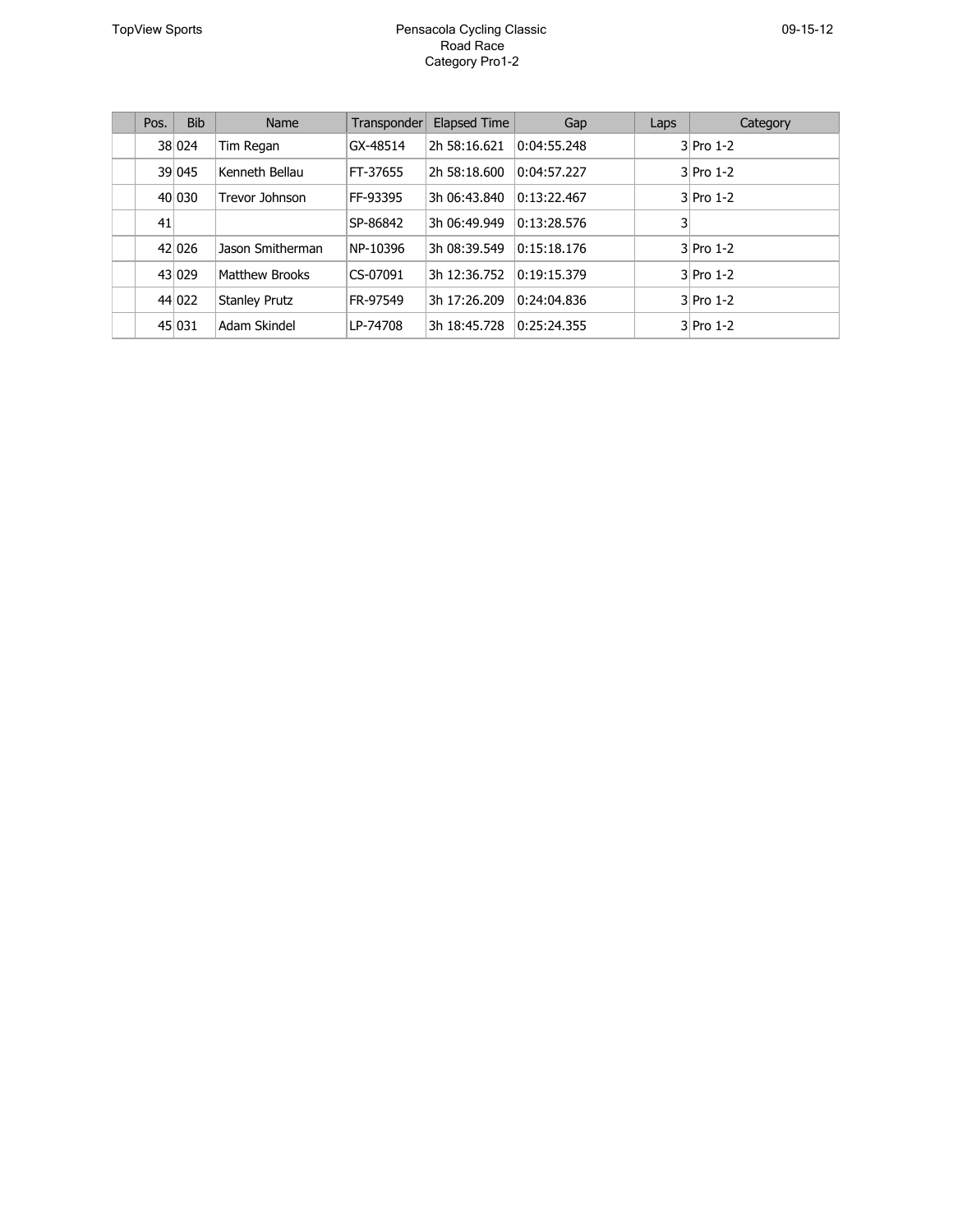|      |            |                        |                            | <b>Transponders</b> |             |          |
|------|------------|------------------------|----------------------------|---------------------|-------------|----------|
| Pos. | <b>Bib</b> | Name                   | Laps Elapsed Time          | Gap                 | Transponder | Category |
|      | 1 322      | Alan Rothrock          | 2 2h 04:05.615             |                     | GF-65448    | Cat 3    |
|      | 2 364      | Dustin White           | 2 2h 04:05.980 0:00:00.365 |                     | PZ-17389    | Cat 3    |
|      | 3 325      | <b>Edward Novak</b>    | 2 2h 04:05.980 0:00:00.365 |                     | FH-28841    | Cat 3    |
|      | 4 321      | Rob Newsom             | 2 2h 04:06.044 0:00:00.429 |                     | CK-15251    | Cat 3    |
| 5    |            |                        | 2 2h 04:06.128 0:00:00.513 |                     | GF-11657    |          |
|      | 6 352      | James Thompso          | 2 2h 04:06.135 0:00:00.520 |                     | FX-45243    | Cat 3    |
|      | 7 312      | <b>Blair Krogh</b>     | 2 2h 04:06.264 0:00:00.649 |                     | CT-10856    | Cat 3    |
|      | 8 336      | Ben Bradley            | 2 2h 04:06.276 0:00:00.661 |                     | ST-15594    | Cat 3    |
|      | 9 325      | <b>Boris Simmonds</b>  | 2 2h 04:06.404 0:00:00.789 |                     | FC-93382    | Cat 3    |
|      | 10 306     | Gene Mcbrien           | 2 2h 04:06.515 0:00:00.900 |                     | FL-14906    | Cat 3    |
|      | 11 354     | Alex Schueckler        | 2 2h 04:06.568 0:00:00.953 |                     | KR-52322    | Cat 3    |
|      | 12 337     | Shane Collins          | 2 2h 04:06.616 0:00:01.001 |                     | KZ-79935    | Cat 3    |
|      | 13 359     | <b>Scott Newberry</b>  | 2 2h 04:06.741 0:00:01.126 |                     | TT-03197    | Cat 3    |
|      | 14 378     | Mariano Garay          | 22h 04:06.776 0:00:01.161  |                     | FS-58005    | Cat 3    |
|      | 15 372     | Roslan Rivera          | 2 2h 04:06.817 0:00:01.202 |                     | TP-19657    | Cat 3    |
|      | 16 375     | James Knippel          | 2 2h 04:06.923 0:00:01.308 |                     | RZ-54940    | Cat 3    |
|      | 17 309     | Matt Corse             | 2 2h 04:06.956 0:00:01.341 |                     | KP-28310    | Cat 3    |
|      | 18 353     | Michael Hernand        | 2 2h 04:07.105 0:00:01.490 |                     | CZ-03449    | Cat 3    |
|      | 19 313     | William Jones          | 2 2h 04:07.335 0:00:01.720 |                     | GL-13580    | Cat 3    |
|      | 20 332     | Gordon Duffy Ii        | 2 2h 04:07.358 0:00:01.743 |                     | RS-03735    | Cat 3    |
|      | 21 320     | Don Panarisi           | 2 2h 04:07.388 0:00:01.773 |                     | NG-27778    | Cat 3    |
|      | 22 307     | <b>Andrew Williams</b> | 22h 04:07.511 0:00:01.896  |                     | FH-68668    | Cat 3    |
|      | 23 314     | <b>Bradley Gordon</b>  | 2 2h 04:07.537 0:00:01.922 |                     | HR-32813    | Cat 3    |
|      | 24 357     | <b>Graham Gillis</b>   | 2 2h 04:07.667 0:00:02.052 |                     | RT-44799    | Cat 3    |
|      | 25 328     | Jaden Kifer            | 2 2h 04:07.687 0:00:02.072 |                     | FK-36132    | Cat 3    |
|      | 26 301     | Ian Mcmullen           | 22h 04:07.758 0:00:02.143  |                     | GS-81291    | Cat 3    |
|      | 27 300     | David Monismith        | 22h 04:07.807 0:00:02.192  |                     | KT-16427    | Cat 3    |
| 28   |            |                        | 22h 04:08.140 0:00:02.525  |                     | CS-60579    |          |
|      | 29 338     | Nicholas Collins       | 2 2h 04:08.298 0:00:02.683 |                     | PG-17569    | Cat 3    |
|      | 30 363     | Kevin Sigrist          | 2 2h 04:08.564 0:00:02.949 |                     | LC-67196    | Cat 3    |
|      | 31 360     | Robert Monahan         | 22h 04:08.828 0:00:03.213  |                     | CK-15462    | Cat 3    |
|      | 32 310     | Peter Butler           | 22h 04:08.885 0:00:03.270  |                     | KT-15110    | Cat 3    |
|      | 33 381     | Jason Bordelon         | 22h 04:09.018 0:00:03.403  |                     | CK-14678    | Cat 3    |
|      | 34 335     | Daniel Wisner          | 22h 04:09.480 0:00:03.865  |                     | GP-51891    | Cat 3    |
|      | 35 358     | Aaron Guyer            | 22h 04:11.508 0:00:05.893  |                     | SC-22845    | Cat 3    |
|      | 36 311     | <b>Bennie Flores</b>   | 22h 04:12.634 0:00:07.019  |                     | PC-71953    | Cat 3    |
|      | 37 349     | Alan Laytham           | 2 2h 04:13.762 0:00:08.147 |                     | FK-13661    | Cat 3    |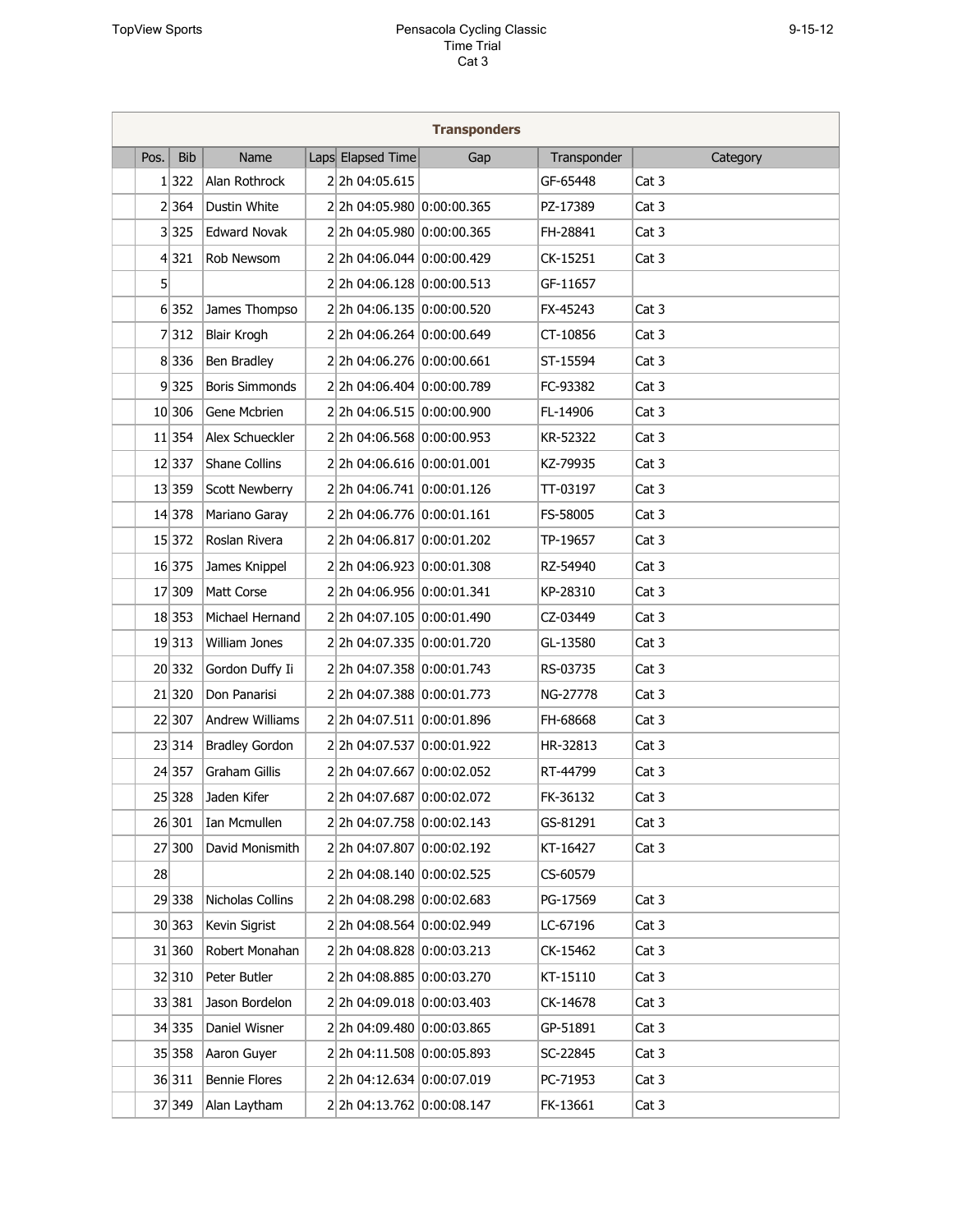| Pos. | <b>Bib</b> | Name        | Laps Elapsed Time          | Gap | Transponder | Category |
|------|------------|-------------|----------------------------|-----|-------------|----------|
| $38$ |            |             | 2 2h 05:07.827 0:01:02.212 |     | GG-99409    |          |
|      | 39 339     | Ryan Cleary | 2 2h 06:38.016 0:02:32.401 |     | LK-36694    | Cat 3    |
|      | 40 304     | Scott Spees | 2 2h 16:54.573 0:12:48.958 |     | TK-49435    | Cat 3    |
|      | 41 361     | Joseph Long | 2 2h 57:30.471 0:53:24.856 |     | GL-39056    | Cat 3    |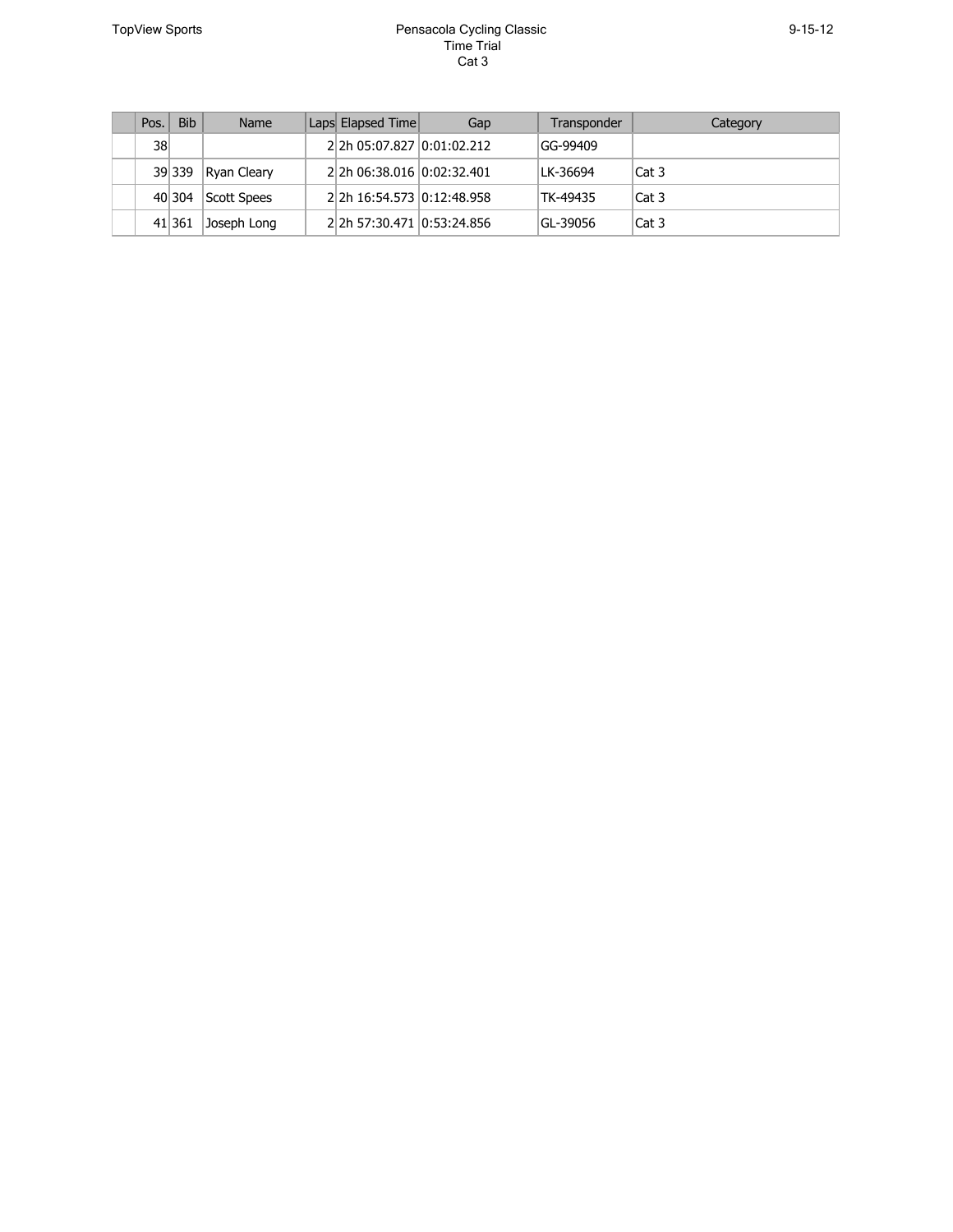| <b>Transponders</b> |            |                       |      |                     |             |             |          |  |
|---------------------|------------|-----------------------|------|---------------------|-------------|-------------|----------|--|
| Pos.                | <b>Bib</b> | Name                  | Laps | <b>Elapsed Time</b> | Gap         | Transponder | Category |  |
|                     | 1 436      | John Hensz            |      | 2 2h 04:17.628      |             | CK-15574    | Cat 4    |  |
|                     | 2 461      | Cesar Sosa            |      | 2 2h 04:45.047      | 0:00:27.419 | NH-19578    | Cat 4    |  |
|                     | 3 462      | Erick Ascencio        |      | 2 2h 04:45.620      | 0:00:27.992 | FH-77099    | Cat 4    |  |
|                     | 4 415      | <b>Adam Morris</b>    |      | 2 2h 04:45.772      | 0:00:28.144 | HT-19232    | Cat 4    |  |
|                     | 5 401      | Jared Black           |      | 2 2h 04:45.896      | 0:00:28.268 | GF-07832    | Cat 4    |  |
|                     | 6 460      | Dustin Gill           |      | 2 2h 04:46.004      | 0:00:28.376 | NG-28522    | Cat 4    |  |
|                     | 7 445      | David Koonce          |      | 2 2h 04:46.018      | 0:00:28.390 | FZ-58635    | Cat 4    |  |
|                     | 8 545      | <b>Rhett Houstoun</b> |      | 2 2h 04:46.195      | 0:00:28.567 | GR-46255    | Cat 4    |  |
|                     | 9 416      | evan mcmanus          |      | 2 2h 04:46.214      | 0:00:28.586 | CN-91764    | Cat 4    |  |
| 10                  |            |                       |      | 2 2h 04:46.643      | 0:00:29.015 | CC-21077    |          |  |
|                     | 11 450     | Jared Coffin          |      | 2 2h 04:46.680      | 0:00:29.052 | FC-12833    | Cat 4    |  |
|                     | 12 402     | Kevin Bevis           |      | 2 2h 04:46.806      | 0:00:29.178 | GK-52096    | Cat 4    |  |
| 13                  |            |                       |      | 2 2h 04:46.820      | 0:00:29.192 | KN-65452    |          |  |
|                     | 14 457     | Ed Dunne              |      | 2 2h 04:46.851      | 0:00:29.223 | SP-82209    | Cat 4    |  |
|                     | 15 451     | joshua faine          |      | 2 2h 04:47.022      | 0:00:29.394 | CG-95387    | Cat 4    |  |
|                     | 16 430     | Graeme Preston        |      | 2 2h 04:47.076      | 0:00:29.448 | FV-94185    | Cat 4    |  |
|                     | 17 442     | James Gunter          |      | 2 2h 04:47.097      | 0:00:29.469 | GX-44004    | Cat 4    |  |
|                     | 18 458     | <b>Steve Riley</b>    |      | 2 2h 04:47.279      | 0:00:29.651 | HC-81252    | Cat 4    |  |
|                     | 19 437     | Zachary Byerly        |      | 2 2h 04:47.339      | 0:00:29.711 | GP-44128    | Cat 4    |  |
|                     | 20 430     | Justin Addison        |      | 2 2h 04:47.501      | 0:00:29.873 | FK-34736    | Cat 4    |  |
|                     | 21 404     | John Wozniak          |      | 2 2h 04:47.722      | 0:00:30.094 | FH-51121    | Cat 4    |  |
|                     | 22 423     | <b>Leonard Hall</b>   |      | 2 2h 04:47.725      | 0:00:30.097 | RV-73194    | Cat 4    |  |
|                     | 23 459     | <b>Ryan Yates</b>     |      | 2 2h 04:47.785      | 0:00:30.157 | FT-20471    | Cat 4    |  |
|                     | 24 431     | <b>Raland Burks</b>   |      | 2 2h 04:47.901      | 0:00:30.273 | RH-96071    | Cat 4    |  |
|                     | 25 446     | Thomas Boyle          |      | 2 2h 04:47.905      | 0:00:30.277 | PK-94677    | Cat 4    |  |
|                     | 26 411     | Ricky Zanker          |      | 2 2h 04:48.016      | 0:00:30.388 | SR-35680    | Cat 4    |  |
|                     | 27 409     | Taylor Bosch          |      | 2 2h 04:48.112      | 0:00:30.484 | TH-93160    | Cat 4    |  |
|                     | 28 441     | Chris Mojock          |      | 2 2h 04:48.657      | 0:00:31.029 | CK-15172    | Cat 4    |  |
|                     | 29 427     | Scott Stewart         |      | 2 2h 04:48.686      | 0:00:31.058 | FG-21973    | Cat 4    |  |
|                     | 30 407     | <b>Brooks Abel</b>    |      | 2 2h 04:48.893      | 0:00:31.265 | SS-72352    | Cat 4    |  |
|                     | 31 449     | Jason Davis           |      | 2 2h 04:49.034      | 0:00:31.406 | FZ-53163    | Cat 4    |  |
|                     | 32 417     | Logan Trimm           |      | 2 2h 04:49.387      | 0:00:31.759 | NW-90537    | Cat 4    |  |
|                     | 33 440     | Luke Trione           |      | 2 2h 04:49.730      | 0:00:32.102 | FG-42363    | Cat 4    |  |
|                     | 34 453     | Alan Korhonen         |      | 2 2h 04:49.777      | 0:00:32.149 | PK-42762    | Cat 4    |  |
|                     | 35 435     | Ross Livingston       |      | 2 2h 04:50.167      | 0:00:32.539 | CS-19596    | Cat 4    |  |
|                     | 36 406     | Kenneth Sanders       |      | 2 2h 05:00.022      | 0:00:42.394 | GP-21097    | Cat 4    |  |
|                     | 37 400     | Matthew Burks         |      | 22h 05:25.173       | 0:01:07.545 | GH-97784    | Cat 4    |  |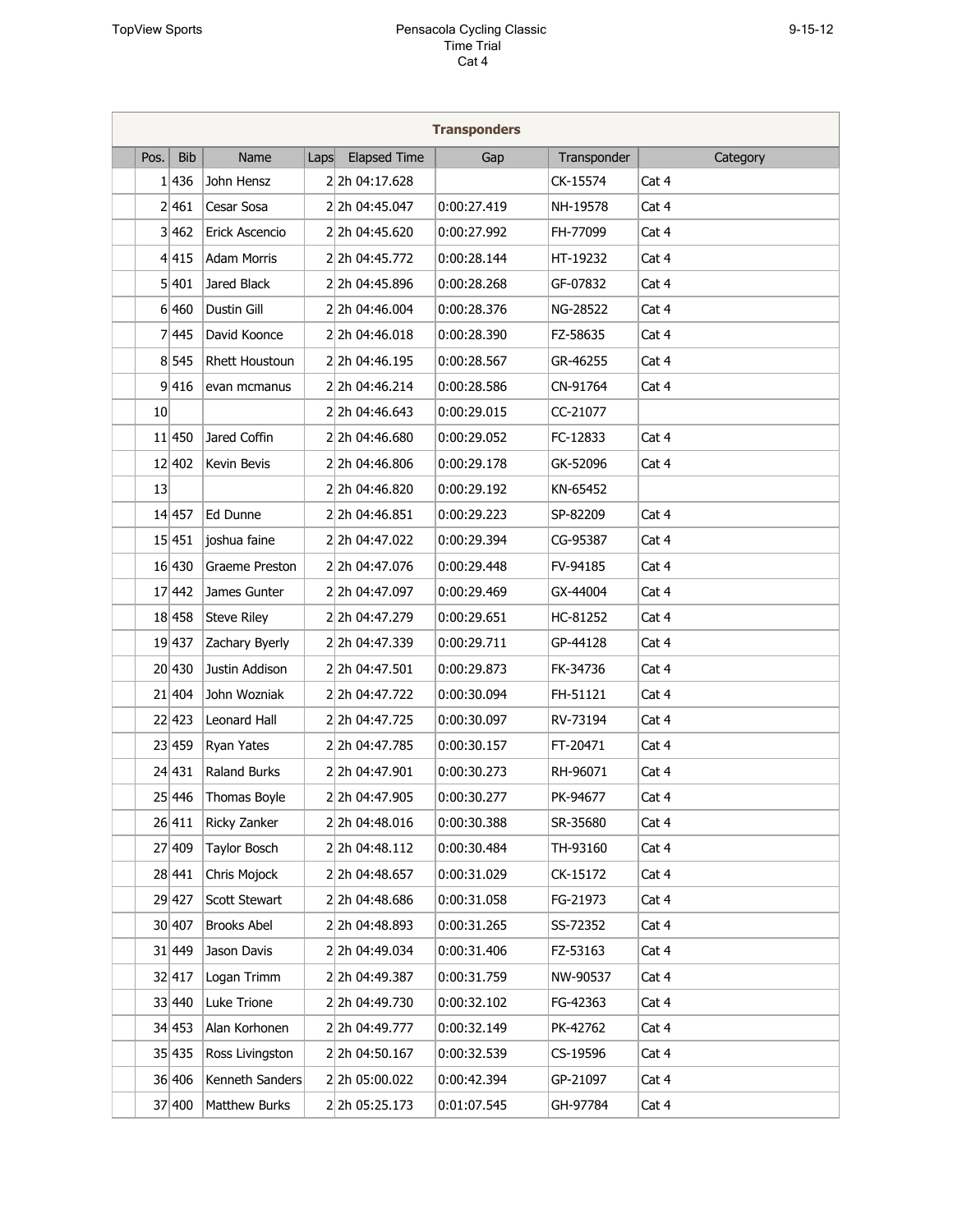#### TopView Sports **Pensacola Cycling Classic** F CUX F UW Cat 4

| Pos.      | <b>Bib</b> | Name                    | Laps | <b>Elapsed Time</b> | Gap         | Transponder | Category |
|-----------|------------|-------------------------|------|---------------------|-------------|-------------|----------|
|           | 38 408     | Ryan Couture            |      | 2 2h 05:32.922      | 0:01:15.294 | NN-34309    | Cat 4    |
|           | 39 424     | <b>Trey Griffin</b>     |      | 2 2h 05:47.615      | 0:01:29.987 | PS-38007    | Cat 4    |
|           | 40 419     | <b>Pieter Waters</b>    |      | 2 2h 07:14.251      | 0:02:56.623 | FG-45310    | Cat 4    |
|           | 41 426     | ryan barnes             |      | 2 2h 08:19.298      | 0:04:01.670 | RV-08627    | Cat 4    |
|           | 42 414     | Michael Nelson          |      | 2 2h 08:21.809      | 0:04:04.181 | GW-59531    | Cat 4    |
|           | 43 412     | Sonny Restivo           |      | 2 2h 08:53.055      | 0:04:35.427 | NK-72749    | Cat 4    |
|           | 44 438     | Tom Redpath             |      | 2 2h 09:44.442      | 0:05:26.814 | CS-46734    | Cat 4    |
|           | 45 452     | <b>Ron Milliet</b>      |      | 2 2h 10:27.688      | 0:06:10.060 | FR-18747    | Cat 4    |
|           | 46 454     | Ian Garrison            |      | 2 2h 11:09.718      | 0:06:52.090 | RC-09517    | Cat 4    |
|           | 47 422     | Selby Holler            |      | 2 2h 13:28.499      | 0:09:10.871 | KR-60048    | Cat 4    |
|           | 48 425     | Kyle Burress            |      | 2 2h 16:53.940      | 0.12:36.312 | NP-55940    | Cat 4    |
|           | 49 428     | <b>Mitchell Mcintos</b> |      | 2 2h 18:09.190      | 0.13:51.562 | NK-23579    | Cat 4    |
|           | 50 439     | Mark Anthony Sa         |      | 2 2h 20:28.451      | 0.16:10.823 | SZ-59665    | Cat 4    |
|           | 51 405     | James Vibert            |      | 2 2h 20:49.508      | 0.16:31.880 | NT-26653    | Cat 4    |
|           | 52 403     | Jim Campbell            |      | 2 2h 29:47.031      | 0.25:29.403 | TG-56649    | Cat 4    |
| $DNF$ 420 |            | <b>Trip Volnoff</b>     |      | 2 1h 37:06.753      | 0:27:10.875 | NX-24775    | Cat 4    |
| $DNF$ 434 |            | Hugo Casanas            |      | 19 2h 04:41.582     | 0:00:23.954 | PS-30279    | Cat 4    |
| DNF 465   |            | Marcos Plata            |      | 2 1h 26:31.155      | 0.37:46.473 | FT-01305    | Cat 4    |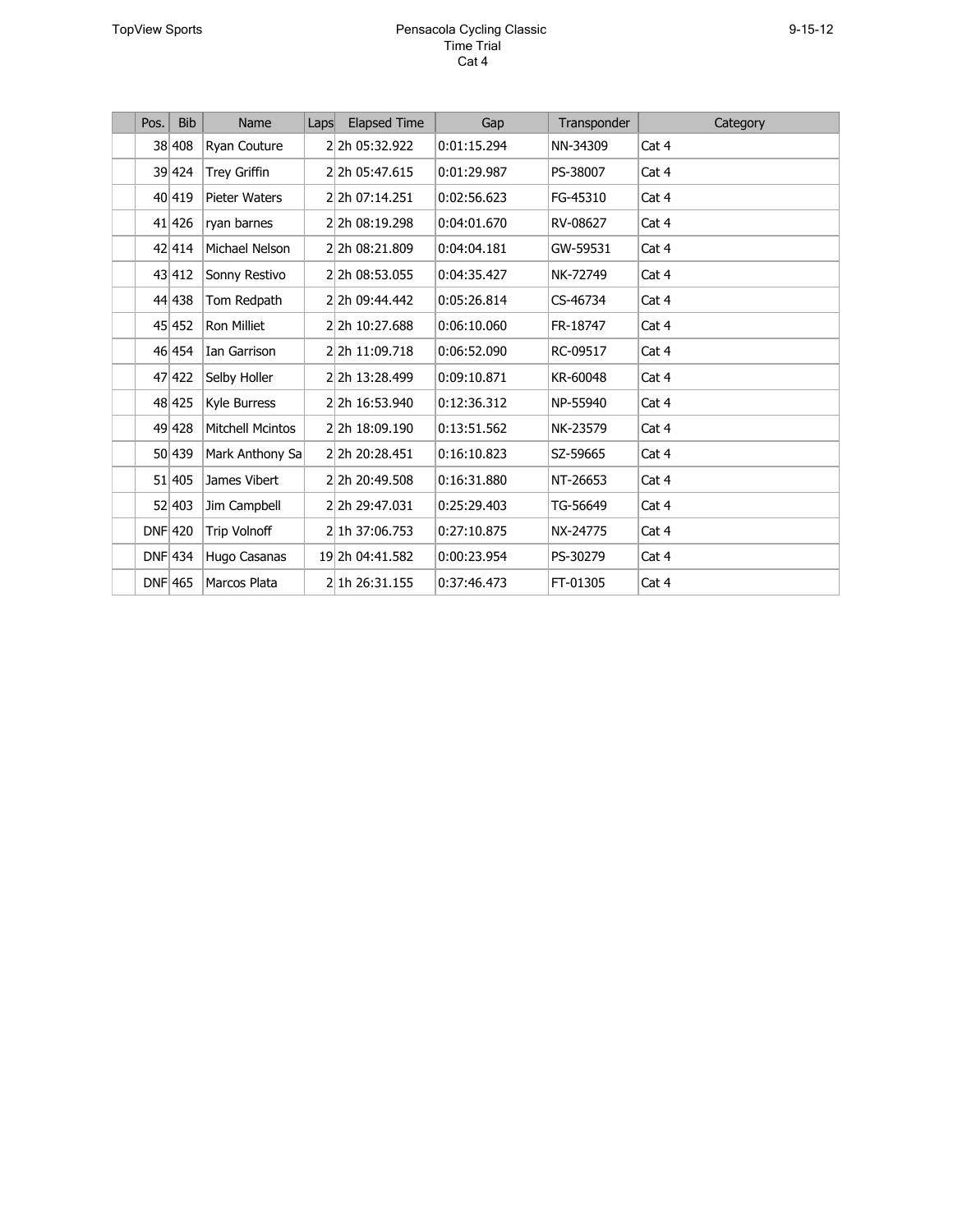| <b>Transponders</b> |            |                      |             |                     |             |      |           |  |  |
|---------------------|------------|----------------------|-------------|---------------------|-------------|------|-----------|--|--|
| Pos.                | <b>Bib</b> | Name                 | Transponder | <b>Elapsed Time</b> | Gap         | Laps | Category  |  |  |
|                     | 1 578      | Daniel Vu            | NF-71694    | 1h 02:24.032        |             |      | $1$ Cat 5 |  |  |
|                     | 2 515      | Delton Richey        | GN-23793    | 1h 02:29.828        | 0:00:05.796 |      | $1$ Cat 5 |  |  |
|                     | 3 563      | Jacob Smith          | CP-77755    | 1h 02:29.828        | 0:00:05.796 |      | $1$ Cat 5 |  |  |
|                     | 4 503      | <b>Avery McNeal</b>  | GL-18164    | 1h 02:30.955        | 0:00:06.923 |      | $1$ Cat 5 |  |  |
|                     | 5 504      | James Murphy         | TR-31067    | 1h 02:30.955        | 0:00:06.923 |      | $1$ Cat 5 |  |  |
|                     | 6 531      | Benjamin Dillon      | KR-68324    | 1h 02:30.955        | 0:00:06.923 |      | $1$ Cat 5 |  |  |
|                     | 7 585      | A Rhodes             | CS-94657    | 1h 02:30.955        | 0:00:06.923 |      | $1$ Cat 5 |  |  |
|                     | 8 534      | <b>Scott Vallier</b> | GX-61672    | 1h 02:31.997        | 0:00:07.965 |      | $1$ Cat 5 |  |  |
|                     | 9 589      | Bryan Harrington     | SS-30410    | 1h 02:31.997        | 0:00:07.965 |      | $1$ Cat 5 |  |  |
|                     | 10 501     | <b>Scott McManus</b> | CK-15215    | 1h 02:31.997        | 0:00:07.965 |      | $1$ Cat 5 |  |  |
|                     | 11 500     | Jon Damratoski       | HT-25550    | 1h 02:33.137        | 0:00:09.105 |      | $1$ Cat 5 |  |  |
|                     | 12 329     | Josephy Fritz III    | LX-46173    | 1h 02:33.137        | 0:00:09.105 |      | $1$ Cat 5 |  |  |
|                     | 13 584     | Ryan Oliver          | KR-55533    | 1h 02:33.137        | 0:00:09.105 |      | $1$ Cat 5 |  |  |
|                     | 14 549     | Kevin Koth           | HT-66335    | 1h 02:33.137        | 0:00:09.105 |      | $1$ Cat 5 |  |  |
|                     | 15 506     | Kenny McNeal         | GG-01396    | 1h 02:33.137        | 0:00:09.105 |      | $1$ Cat 5 |  |  |
|                     | 16 513     | Justin Lewis         | PN-04173    | 1h 02:33.137        | 0:00:09.105 |      | $1$ Cat 5 |  |  |
|                     | 17 527     | Alex Hernandez       | GN-21825    | 1h 02:34.402        | 0:00:10.370 |      | $1$ Cat 5 |  |  |
|                     | 18 524     | <b>Blair Crooke</b>  | KH-63355    | 1h 02:34.402        | 0:00:10.370 |      | $1$ Cat 5 |  |  |
|                     | 19 526     | Taylor Knight        | FK-90057    | 1h 02:34.402        | 0:00:10.370 |      | $1$ Cat 5 |  |  |
|                     | 20 543     | Martin Ortiz         | GN-17611    | 1h 02:34.402        | 0:00:10.370 |      | $1$ Cat 5 |  |  |
|                     | 21 579     | John Bean            | GP-57929    | 1h 02:36.278        | 0:00:12.246 |      | $1$ Cat 5 |  |  |
|                     | 22 560     | Mark Milliken        | CR-64138    | 1h 02:36.278        | 0:00:12.246 |      | $1$ Cat 5 |  |  |
|                     | 23 529     | Jared Moore          | GN-78840    | 1h 03:54.875        | 0:01:30.843 |      | $1$ Cat 5 |  |  |
|                     | 24 505     | Dannie Medlin        | KZ-10143    | 1h 05:48.717        | 0:03:24.685 |      | $1$ Cat 5 |  |  |
|                     | 25 535     | Ruben Espinosa       | TZ-93243    | 1h 05:56.490        | 0:03:32.458 |      | $1$ Cat 5 |  |  |
|                     | 26 544     | Anthony Rabito       | HC-24525    | 1h 06:02.575        | 0:03:38.543 |      | $1$ Cat 5 |  |  |
|                     | 27 522     | Alex Free            | GX-04344    | 1h 06:05.269        | 0:03:41.237 |      | $1$ Cat 5 |  |  |
|                     | 28 557     | James Qualls         | FT-23965    | 1h 06:07.648        | 0:03:43.616 |      | $1$ Cat 5 |  |  |
|                     | 29 464     | Eric Cheung          | GF-48289    | 1h 06:12.132        | 0:03:48.100 |      | $1$ Cat 5 |  |  |
|                     | 30 575     | Mark McNees          | GP-48014    | 1h 06:12.132        | 0:03:48.100 |      | $1$ Cat 5 |  |  |
|                     | 31 561     | William Martin       | FK-29653    | 1h 06:33.880        | 0:04:09.848 |      | $1$ Cat 5 |  |  |
|                     | 32 542     | Jeff Boulton         | RX-66735    | 1h 06:36.014        | 0:04:11.982 |      | $1$ Cat 5 |  |  |
|                     | 33 541     | Colby Allen          | CV-84467    | 1h 06:40.076        | 0:04:16.044 |      | $1$ Cat 5 |  |  |
|                     | 34 595     | Tom Markland         | GG-44283    | 1h 08:49.266        | 0:06:25.234 |      | $1$ Cat 5 |  |  |
|                     | 35 507     | Michael Rasch II     | NT-66835    | 1h 08:49.266        | 0:06:25.234 |      | $1$ Cat 5 |  |  |
|                     | 36 598     | Alexander Roberts    | FH-16208    | 1h 09:21.173        | 0:06:57.141 |      | $1$ Cat 5 |  |  |
|                     | 37 521     | Zachary Worley       | FT-44109    | 1h 09:21.173        | 0:06:57.141 |      | $1$ Cat 5 |  |  |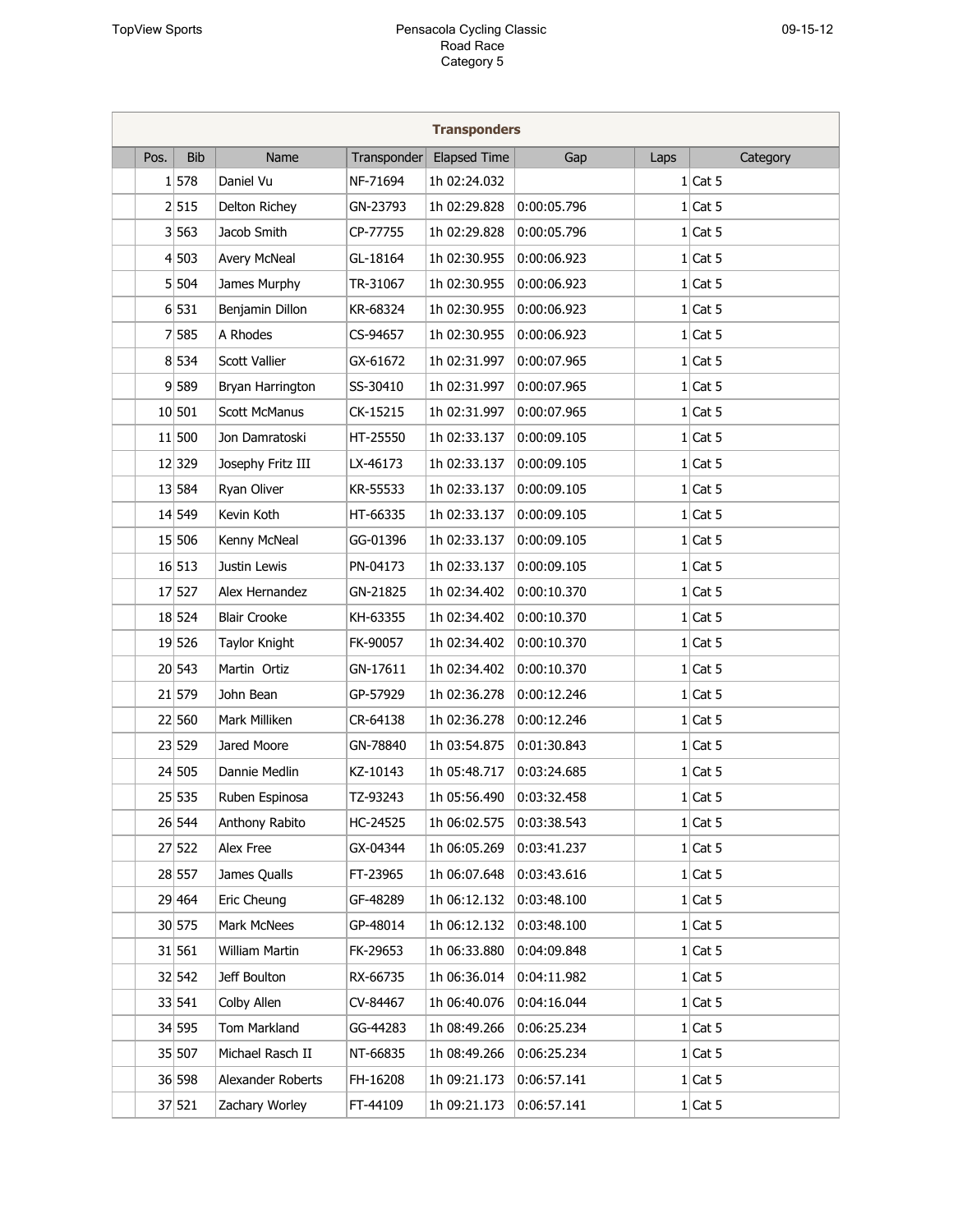#### TopView Sports **Pensacola Cycling Classic** Road Race Category 5

| Pos. | <b>Bib</b>     | Name                | Transponder | <b>Elapsed Time</b> | Gap         | Laps | Category  |
|------|----------------|---------------------|-------------|---------------------|-------------|------|-----------|
|      | 38 546         | Gerald Muench       | LT-20387    | 1h 09:23.998        | 0:06:59.966 |      | $1$ Cat 5 |
|      | 39 555         | Jon Plummer         | KX-75736    | 1h 09:53.045        | 0:07:29.013 |      | $1$ Cat 5 |
|      | 40 528         | Joe Heintz          | GN-52352    | 1h 09:53.045        | 0:07:29.013 |      | $1$ Cat 5 |
|      | 41 573         | keith irwin         | CK-14506    | 1h 09:59.202        | 0:07:35.170 |      | $1$ Cat 5 |
|      | 42 576         | Josh Hartman        | GF-12501    | 1h 10:25.028        | 0:08:00.996 |      | $1$ Cat 5 |
|      | 43 540         | Kyle Casteline      | KZ-80736    | 1h 14:54.857        | 0.12.30.825 |      | $1$ Cat 5 |
|      | 44 558         | Henry Arias         | TZ-84828    | 1h 15:23.011        | 0:12:58.979 |      | $1$ Cat 5 |
|      | 45 536         | <b>Richard Dunn</b> | CW-24315    | 1h 18:29.997        | 0:16:05.965 |      | $1$ Cat 5 |
|      | 46 516         | Joseph McCrory      | NK-47776    | 1h 19:49.272        | 0.17:25.240 |      | $1$ Cat 5 |
|      | 47 538         | Sean Donahue        | GS-15834    | 1h 20:08.135        | 0.17:44.103 |      | $1$ Cat 5 |
|      | 48 514         | Rickie Richey       | GC-08777    | 1h 21:18.142        | 0:18:54.110 |      | $1$ Cat 5 |
|      | 49 577         | Kiel von Lindenberg | FH-48837    | 1h 23:09.314        | 0:20:45.282 |      | $1$ Cat 5 |
|      | 50 537         | Kevin Constance     | GH-30191    | 1h 24:03.693        | 0.21:39.661 |      | $1$ Cat 5 |
|      | 51 502         | Alex Constance      | PG-31890    | 1h 26:27.467        | 0:24:03.435 |      | $1$ Cat 5 |
|      | <b>DNF 556</b> | Eddy Koonce         | GC-92833    | 01:32.806           | 1:00:51.226 |      | $0$ Cat 5 |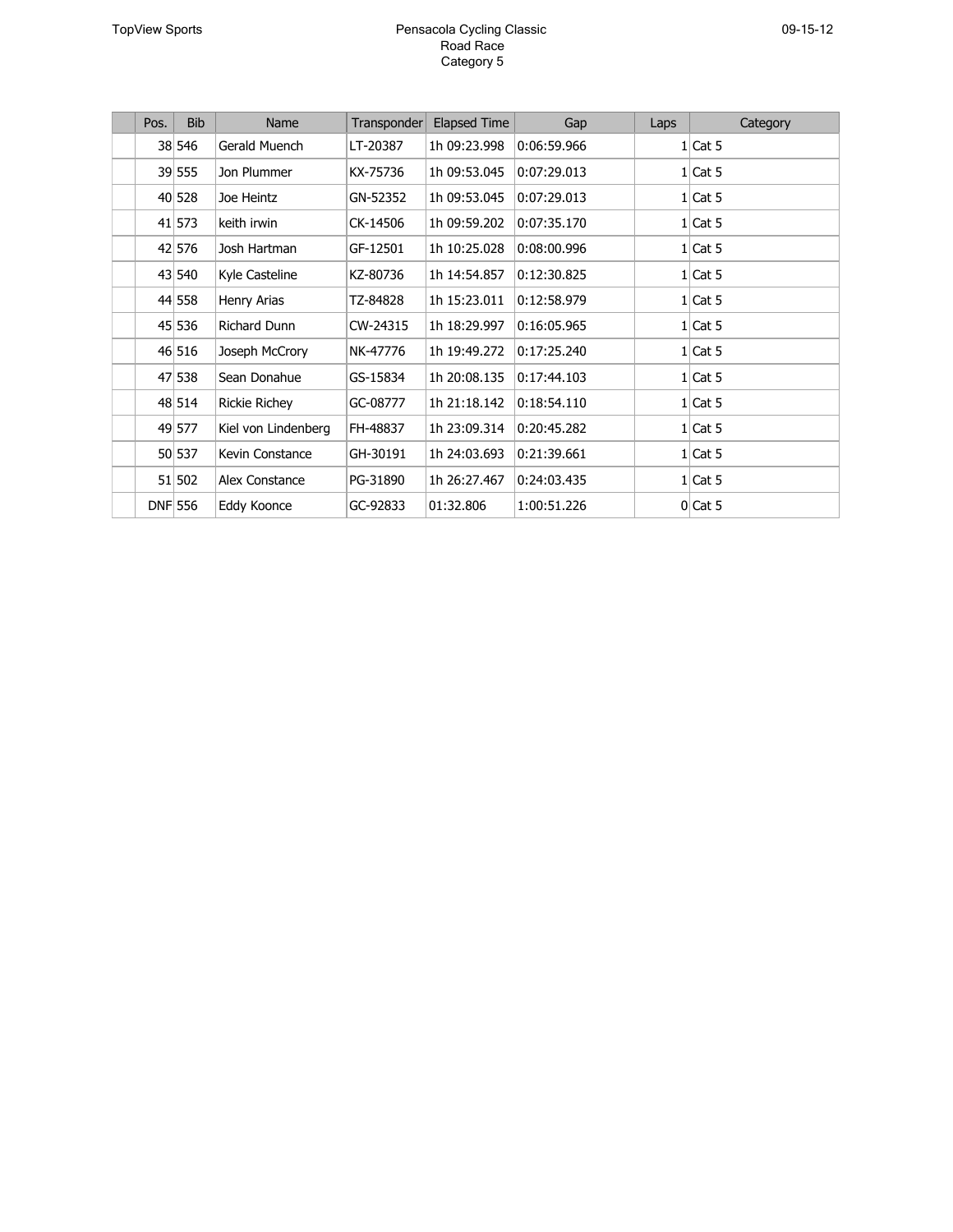|           |            |                   |             | <b>Transponders</b> |             |                |                   |
|-----------|------------|-------------------|-------------|---------------------|-------------|----------------|-------------------|
| Pos.      | <b>Bib</b> | Name              | Transponder | <b>Elapsed Time</b> | Gap         | Laps           | Category          |
|           | 1 133      | Phillip Dobbs     | PN-28912    | 2h 00:57.531        |             |                | $2$ Masters 30+   |
|           | 2 103      | Osvaldo Delgado   | PF-23420    | 2h 02:36.291        | 0:01:38.760 |                | $2$ Masters 30+   |
|           | $3$ 202    | Donald Davis      | FF-89652    | 2h 02:37.625        | 0:01:40.094 |                | $2$ Masters $40+$ |
|           | 4 100      | Marc Crouch       | HH-87786    | 2h 07:43.934        | 0:06:46.403 |                | $2$ Masters $30+$ |
|           | 5 105      | Ronaldo Tavares   | PV-73150    | 2h 07:52.182        | 0:06:54.651 |                | $2$ Masters 30+   |
|           | 6 203      | Craig Baranowski  | CZ-17955    | 2h 07:52.401        | 0:06:54.870 |                | $2$ Masters $40+$ |
|           | 7 201      | Sammy Flores      | LC-71326    | 2h 07:52.490        | 0:06:54.959 |                | 2 Masters $40+$   |
|           | 8 205      | Judd Troxler      | GP-49071    | 2h 07:52.615        | 0:06:55.084 |                | $2$ Masters 40+   |
|           | 9 125      | Jason Rubin       | HT-47339    | 2h 07:52.617        | 0:06:55.086 |                | $2$ Masters $30+$ |
| 10        |            |                   | CX-44121    | 2h 07:52.917        | 0:06:55.386 | $\overline{2}$ |                   |
|           | 11 206     | Peter Stephens    | GP-44749    | 2h 07:53.216        | 0:06:55.685 |                | 2 Masters $40+$   |
|           | 12 222     | Todd Hull         | HC-21057    | 2h 07:53.728        | 0:06:56.197 |                | $2$ Masters 40+   |
|           | 13 104     | Jason Vandermay   | GX-38807    | 2h 07:53.863        | 0:06:56.332 |                | $2$ Masters $30+$ |
|           | 14 223     | Kurt Phillips     | RZ-88044    | 2h 07:54.102        | 0:06:56.571 |                | 2 Masters $40+$   |
|           | 15 216     | Christopher Olson | GG-35667    | 2h 07:54.440        | 0:06:56.909 |                | 2 Masters $40+$   |
|           | 16 207     | Doug Schroeder    | GP-90172    | 2h 07:56.002        | 0:06:58.471 |                | 2 Masters $40+$   |
|           | 17 102     | German Arango     | GL-52820    | 2h 12:37.571        | 0:11:40.040 |                | $2$ Masters $30+$ |
| 18        |            |                   | NR-00629    | 2h 12:39.518        | 0:11:41.987 | 2              |                   |
|           | 19 209     | david degendt     | GK-74015    | 2h 12:39.967        | 0:11:42.436 |                | 2 Masters $40+$   |
|           | 20 204     | Kurt Hoehn        | NR-78061    | 2h 12:41.292        | 0:11:43.761 |                | 2 Masters $40+$   |
|           | 21 559     | Brian Baum        | NS-99239    | 2h 12:42.227        | 0:11:44.696 |                | $2$ Masters $30+$ |
|           | 22 212     | Darryl Williams   | FT-00332    | 2h 12:45.037        | 0:11:47.506 |                | 2 Masters $40+$   |
|           | 23 101     | Robert Baker      | HZ-54108    | 2h 13:32.902        | 0:12:35.371 |                | $2$ Masters 30+   |
| 24        |            |                   | HC-61371    | 2h 23:53.235        | 0:22:55.704 | 2              |                   |
|           | 25 213     | David Hesser      | GN-88878    | 2h 32:12.865        | 0:31:15.334 |                | 2 Masters $40+$   |
|           | 26 221     | John Egan         | NZ-68971    | 2h 32:15.178        | 0:31:17.647 |                | 2 Masters $40+$   |
|           | 27 208     | James Adams       | CH-76173    | 2h 42:43.772        | 0:41:46.241 |                | 2 Masters $40+$   |
|           | 28 219     | vj liberto        | CK-15417    | 2h 26:15.613        | 0:25:18.082 |                | 1 Masters $40+$   |
| $DNF$ 111 |            | Wesley Morgan     | GL-81044    | 2h 59:16.587        | 0:58:19.056 |                | $2$ Masters $30+$ |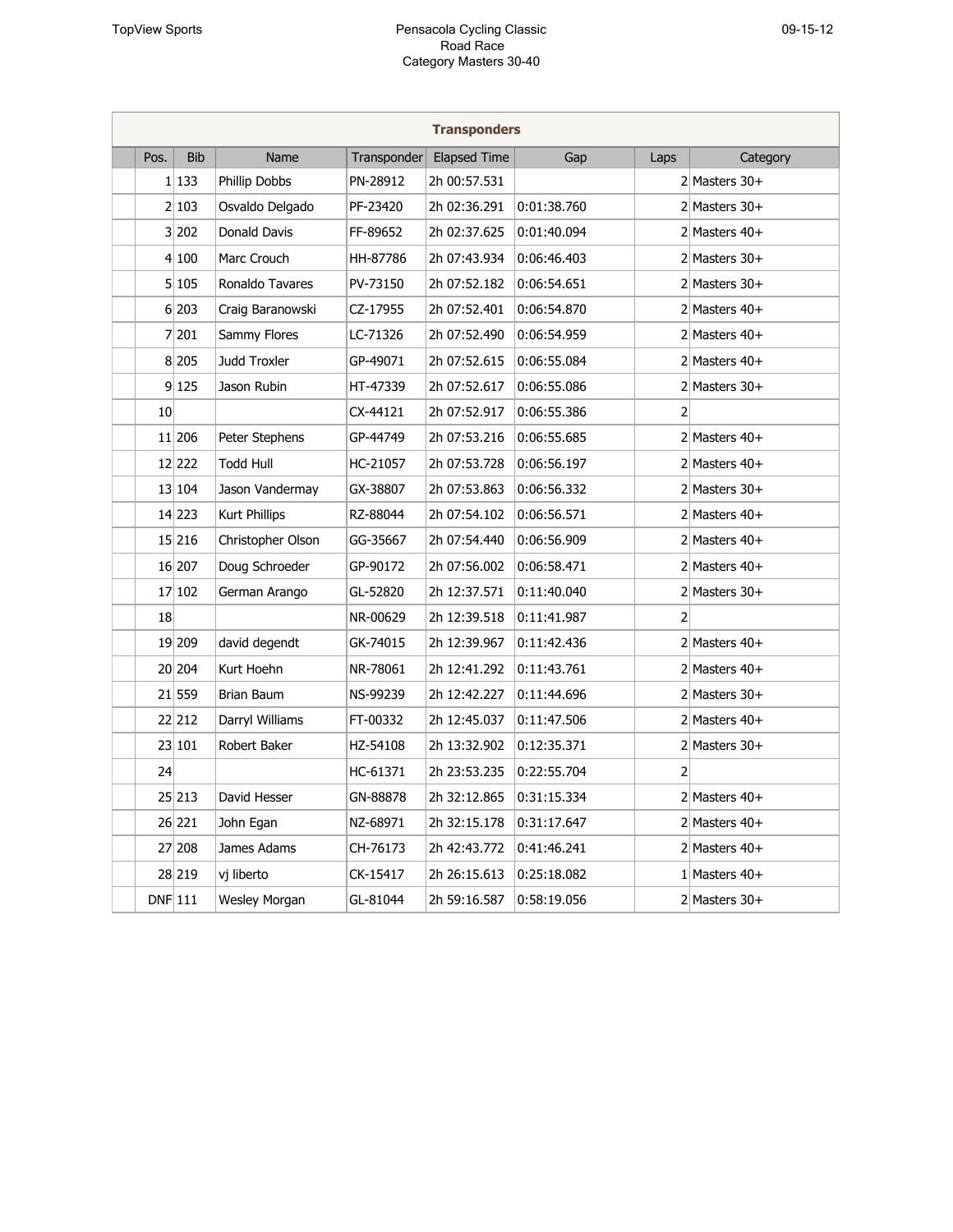| <b>Transponders</b> |            |                       |             |                     |             |      |                   |  |  |  |
|---------------------|------------|-----------------------|-------------|---------------------|-------------|------|-------------------|--|--|--|
| Pos.                | <b>Bib</b> | Name                  | Transponder | <b>Elapsed Time</b> | Gap         | Laps | Category          |  |  |  |
|                     | 1 317      | Keith Johnson         | NK-98055    | 1h 02:12.417        |             |      | 1 Masters $50+$   |  |  |  |
|                     | 2 356      | <b>Tom Gillis</b>     | RT-99439    | 1h 02:12.417        | 0:00:00.000 |      | 1 Masters $50+$   |  |  |  |
|                     | 3 316      | Randall Legeai        | HS-36996    | 1h 02:12.417        | 0:00:00.000 |      | $1$ Masters 50+   |  |  |  |
|                     | 4 345      | Kerry Duggan          | LZ-93464    | 1h 02:13.799        | 0:00:01.382 |      | 1 Masters $50+$   |  |  |  |
|                     | 5 373      | <b>Brian Davis</b>    | RR-33059    | 1h 02:13.799        | 0:00:01.382 |      | 1 Masters $50+$   |  |  |  |
|                     | 6 348      | Shannon Aiken         | LP-89337    | 1h 02:14.851        | 0:00:02.434 |      | 1 Masters $50+$   |  |  |  |
|                     | 7 343      | Andy Maddux           | CS-30570    | 1h 02:14.851        | 0:00:02.434 |      | 1 Masters $50+$   |  |  |  |
|                     | 8 315      | Adam Goldweber        | CW-85219    | 1h 02:14.851        | 0:00:02.434 |      | 1 Masters $50+$   |  |  |  |
|                     | 9 355      | Fred McLaughlin       | NP-72668    | 1h 02:14.851        | 0:00:02.434 |      | 1 Masters $50+$   |  |  |  |
|                     | 10 333     | Michael Rhoades       | PK-02239    | 1h 02:14.851        | 0:00:02.434 |      | $1$   Masters 50+ |  |  |  |
|                     | 11 319     | James Stinson         | GS-25077    | 1h 02:14.851        | 0:00:02.434 |      | 1 Masters $50+$   |  |  |  |
|                     | 12 369     | Danny Cook            | CC-38908    | 1h 02:14.851        | 0:00:02.434 |      | 1 Masters $50+$   |  |  |  |
|                     | 13 318     | Robert Rennie         | PP-78789    | 1h 02:14.851        | 0:00:02.434 |      | 1 Masters $50+$   |  |  |  |
|                     | 14 344     | Doug Jones            | NR-79325    | 1h 02:14.851        | 0:00:02.434 |      | 1 Masters $50+$   |  |  |  |
|                     | 15 365     | Dan Steighner         | GN-19838    | 1h 02:14.851        | 0:00:02.434 |      | 1 Masters $50+$   |  |  |  |
|                     | 16 599     | Joseph Fritz          | KX-62921    | 1h 02:16.217        | 0:00:03.800 |      | 1 Masters $50+$   |  |  |  |
|                     | 17 331     | George Heagerty       | FF-08504    | 1h 02:16.217        | 0:00:03.800 |      | 1 Masters $50+$   |  |  |  |
|                     | 18 351     | <b>Timothy Taylor</b> | NK-61111    | 1h 02:21.473        | 0:00:09.056 |      | 1 Masters $50+$   |  |  |  |
|                     | 19 342     | Lee Hammond           | NK-82515    | 1h 06:04.101        | 0:03:51.684 |      | 1 Masters $50+$   |  |  |  |
|                     | 20 432     | <b>DANNY ROGERS</b>   | KK-96249    | 1h 06:19.917        | 0:04:07.500 |      | 1 Masters $60+$   |  |  |  |
|                     | 21 348     | David Sandy           | GN-64655    | 1h 07:05.708        | 0:04:53.291 |      | 1 Masters $50+$   |  |  |  |
|                     | 22 342     | D Scott Bedford       | CG-58516    | 1h 08:14.392        | 0:06:01.975 |      | 1 Masters $50+$   |  |  |  |
|                     | 23 340     | robert mcneely        | KR-35282    | 1h 10:54.143        | 0:08:41.726 |      | 1 Masters $50+$   |  |  |  |
|                     | 24 433     | <b>Bobby Cooley</b>   | HL-13448    | 1h 11:31.412        | 0:09:18.995 |      | 1 Masters $60+$   |  |  |  |
|                     | 25 456     | Mick Gould            | KP-22871    | 1h 12:41.631        | 0:10:29.214 |      | 1 Masters $60+$   |  |  |  |
|                     | 26 429     | James Taylor          | GC-53336    | 1h 18:33.091        | 0:16:20.674 |      | 1 Masters $60+$   |  |  |  |
|                     | 27 367     | Drake Shepard         | CR-08353    | 1h 23:05.391        | 0:20:52.974 |      | 1 Masters $50+$   |  |  |  |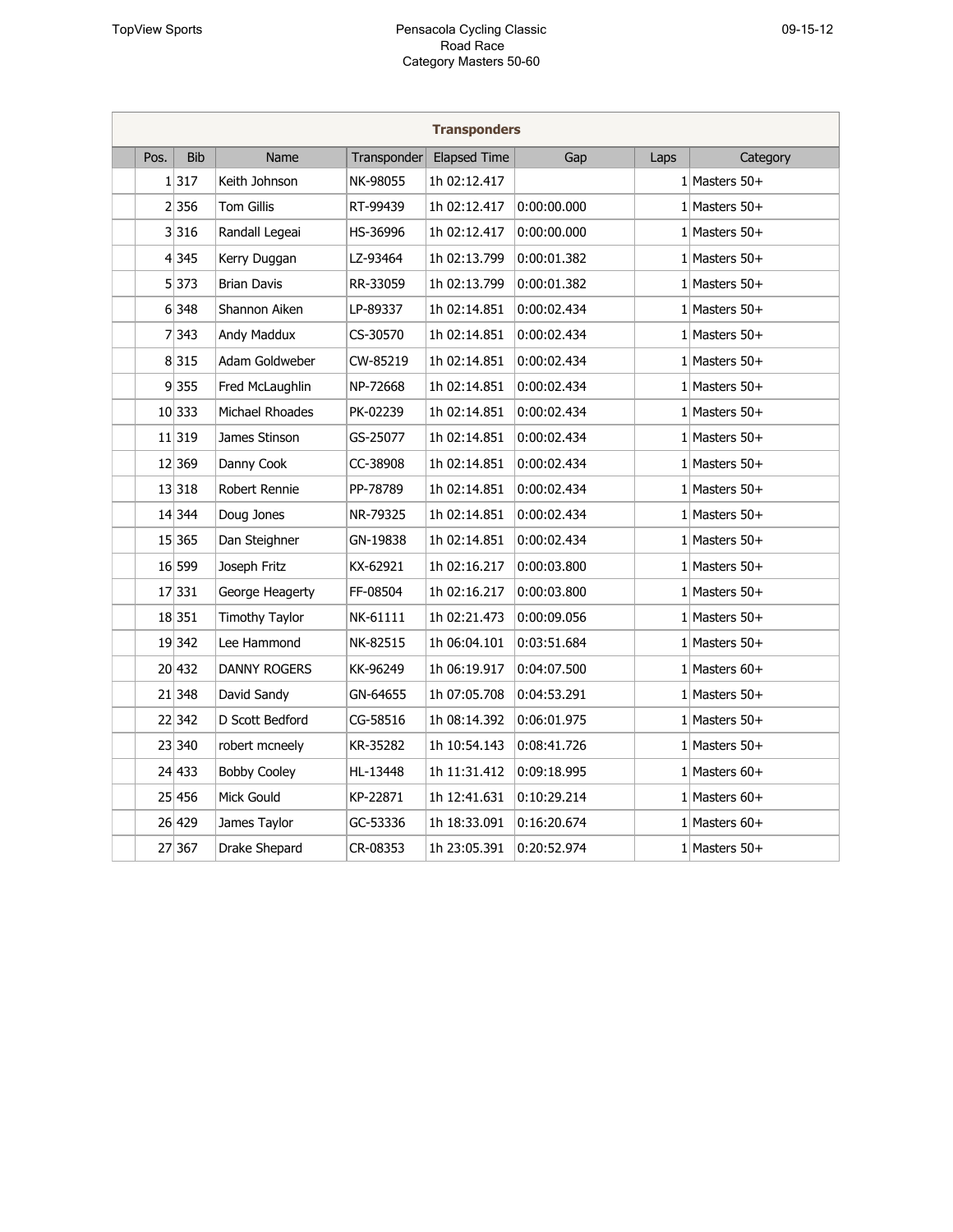|   | <b>Transponders</b> |              |  |                         |                         |            |                            |                              |              |           |
|---|---------------------|--------------|--|-------------------------|-------------------------|------------|----------------------------|------------------------------|--------------|-----------|
|   | Pos.                |              |  | ranspond Lapslapsed Tim | Gap                     | <b>Bib</b> | Name                       | City                         | <b>State</b> | Category  |
| Ħ |                     | $1$ PX-8433  |  | 22h 22:17.              |                         | 10         | Jacquelyn Cro              | <b>MAITLAND</b>              | FL           | Women 1-3 |
| Ħ |                     | $2$ FT-2839  |  |                         | 22h 22:17. 0:00:00.440  | 13         |                            | Elizabeth Mors SAINT PETERSB | FL           | Women 1-3 |
| Ħ |                     | $3$ CR-173   |  |                         | 22h 27:00. 0:04:43.109  | 12         | Katie Bolton               | <b>FAIRHOPE</b>              | <b>AL</b>    | Women 1-3 |
| Ħ |                     | $4$ LC-4956  |  |                         | 22h 27:01. 0:04:43.822  | 11         | Zoe Mullins                | <b>ALTAMONTE SP</b>          | FL           | Women 1-3 |
| E |                     | $5$ FK-0060  |  |                         | 22h 27:01. 0:04:44.055  | 37         | Maria Carrelli             | <b>DECATUR</b>               | GA           | Women 3-4 |
| E |                     | $6$ HN-407   |  |                         | 22h 27:01. 0:04:44.597  | 10         | Mary Jimenez               | <b>SHREVEPORT</b>            | LA           | Women 1-3 |
| Ħ |                     | 7 KZ-7715    |  |                         | 2 2h 27:02. 0:04:44.755 | 12         | Liz Gerrity                | <b>Naples</b>                | FL           | Women 1-3 |
| Ħ |                     | $8 GX-031$   |  |                         | 2 2h 27:03. 0:04:46.208 | 32         | Angela Crone               | <b>MEMPHIS</b>               | TN           | Women 3-4 |
| E |                     | $9$ SR-0132  |  |                         | 2 2h 27:03. 0:04:46.242 | 36         | Ashley Amack               | Pensacola                    | FL           | Women 3-4 |
| Ħ |                     | 10 HC-507    |  |                         | 22h 27:03. 0:04:46.388  | 11         | Stephanie Smi   METAIRIE   |                              | LA           | Women 3-4 |
| E |                     | $11$ PV-8561 |  |                         | 2 2h 27:04. 0:04:46.712 | 10         |                            | Mignon Guerin NEW ORLEANS    | LA           | Women 3-4 |
| Ħ |                     | 12 FS-8040   |  |                         | 2 2h 27:04. 0:04:46.769 | 12         | Frances Sledg              | <b>FAIRHOPE</b>              | AL           | Women 3-4 |
| E |                     | 13 FG-625    |  |                         | 22h 34:52. 0:12:35.222  | 37         | Celeste Dolan              | <b>NEW ORLEANS</b>           | LA           | Women 3-4 |
| E |                     | 14 GN-779    |  |                         | 2 2h 34:56. 0:12:39.142 | 12         |                            | Ellie Rodebeck NEW ORLEANS   | LA           | Women 1-3 |
| E |                     | 15 CK-151    |  |                         | 2 2h 35:14. 0:12:57.019 | 34         | Christal McNea MILTON      |                              | <b>FL</b>    | Women 3-4 |
| Ħ |                     | 16 NF-022    |  |                         | 2 2h 39:03. 0:16:46.487 | 10         | <b>Emily Brown</b>         | MILTON                       | FL           | Women 1-3 |
| E |                     | 17 HF-081    |  |                         | 2 2h 39:04. 0:16:46.990 | 41         |                            | Page Zeringue   NEW ORLEANS  | LA           | Women 3-4 |
| E |                     | 18 NS-596    |  |                         | 2 2h 41:24. 0:19:06.833 | 37         | Dustin Yonke               | Pensacola                    | <b>FL</b>    | Women 3-4 |
| E |                     | 19 FF-6504   |  |                         | 22h 41:30. 0:19:12.898  | 32         | Ashlynn Smith   Milton     |                              | <b>FL</b>    | Women 3-4 |
| Ħ |                     | 20 RT-254    |  |                         | 2 2h 41:44. 0:19:26.912 | 12         | Regina Fritz               | Ozark                        | AL           | Women 3-4 |
| E |                     | 21 NF-733    |  |                         | 2 2h 41:51. 0:19:34.648 | 36         | Roberta Becke COVINGTON    |                              | LA           | Women 3-4 |
| Ħ |                     | 22 TS-5798   |  |                         | 2 2h 44:43. 0:22:25.924 | 11         | Lisabeth Quin              | <b>JACKSONVILLE</b>          | FL           | Women 3-4 |
| E |                     | 23 KR-886    |  |                         | 2 2h 45:06. 0:22:49.074 | 33         | Judith Kendric   PINEVILLE |                              | LA           | Women 3-4 |
| E |                     | 24 CS-6509   |  |                         | 22h 56:07. 0:33:49.835  | 12         | Rachel Kozy                | Pensacola                    | FL           | Women 3-4 |
| E |                     | 25 GS-091    |  |                         | 2 2h 57:11. 0:34:54.308 | 11         | Katherine Bro              | Birchwood                    | <b>TN</b>    | Women 3-4 |
| H |                     | 26 NX-038    |  |                         | 1 1h 16:00. 1:06:16.887 | 35         | Denise Joplin              | A                            | А            | Women 3-4 |
| Ħ |                     | 27 FH-965    |  |                         | 13h 01:16. 0:38:59.155  | 32         |                            | Samantha Stei BATON ROUGE    | LA           | Women 3-4 |
| E |                     | 28 KZ-9767   |  | 0 21.422                | 2:21:55.878             | 34         | Emily Gerrity              | <b>Naples</b>                | FL           | Women 3-4 |
| Ħ |                     | DNF FT-5174  |  |                         | 2 1h 19:56 1:02:20.983  | 32         | Janet Trubey               | <b>FLETCHER</b>              | NС           | Women 3-4 |
| Ħ |                     | DNF TT-5808  |  |                         | 2 1h 53:50. 0:28:26.643 | 11         | <b>Tracy Rainey</b>        | PENSACOLA                    | FL           | Women 3-4 |
| Ħ |                     | DNF KZ-9358  |  |                         | 22h 01:51. 0:20:26.284  | 11         | Kelly Campana Tampa        |                              | fl           | Women 1-3 |
| E |                     | DNF FP-8093  |  |                         | 5 2h 34:12. 0:11:54.792 | 12         | Deanna Matth               | Niceville                    | FL           | Women 3-4 |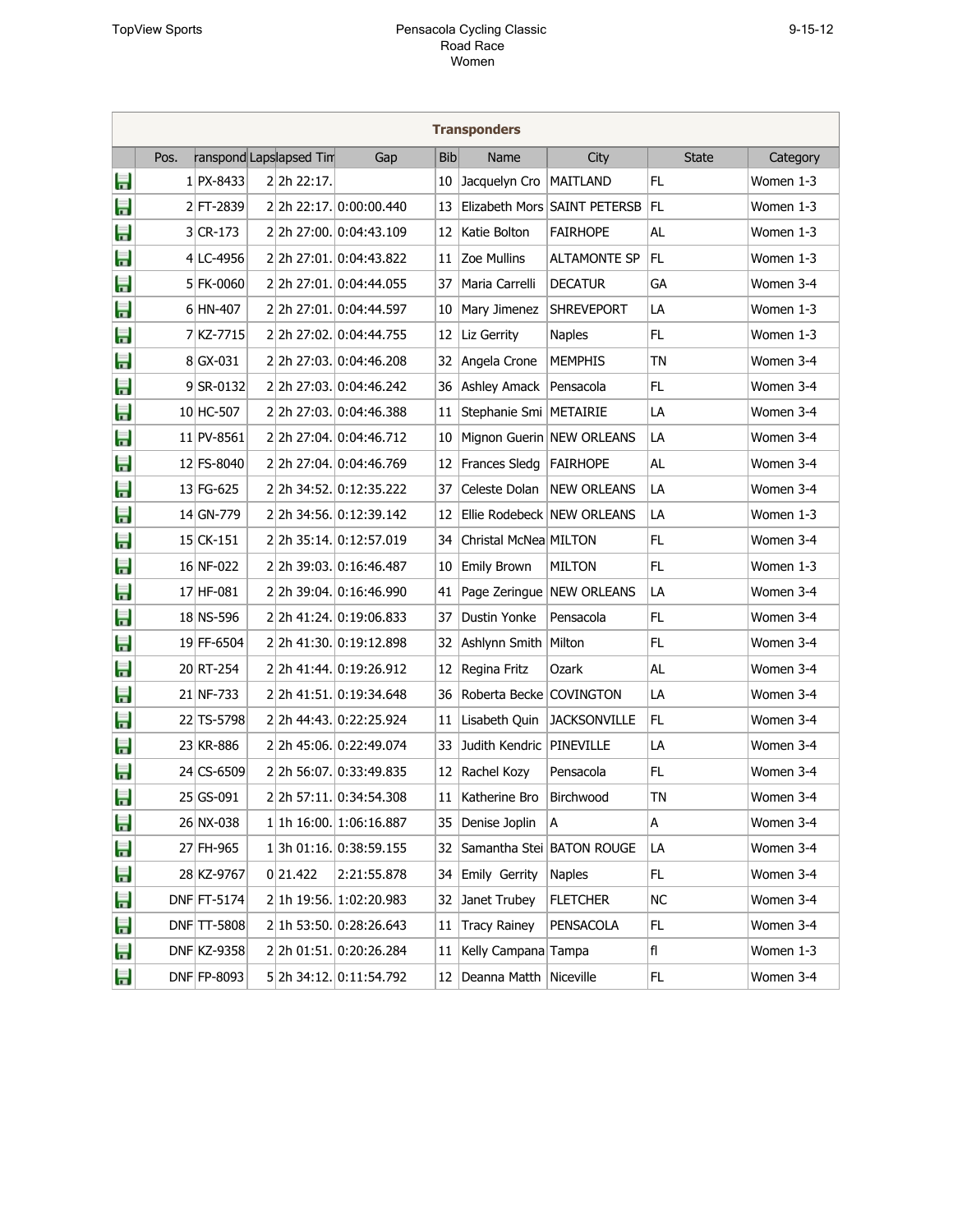| $119 -$<br>1<br>∼ |  |
|-------------------|--|
|-------------------|--|

| <b>Transponders</b> |            |                       |             |                     |             |      |                  |  |  |  |  |  |
|---------------------|------------|-----------------------|-------------|---------------------|-------------|------|------------------|--|--|--|--|--|
| Pos.                | <b>Bib</b> | Name                  | Transponder | <b>Elapsed Time</b> | Gap         | Laps | Category         |  |  |  |  |  |
|                     | 1 214      | Sandor A Delgado      | TZ-17563    | 1h 11:47.904        |             |      | $1$ Junior 13-14 |  |  |  |  |  |
|                     | 2 347      | Nathaniel Worcester   | GH-66174    | 1h 11:51.196        | 0:00:03.292 |      | $1$ Junior 15-16 |  |  |  |  |  |
|                     | 3 455      | Austin Cheshire       | KH-32458    | 1h 14:39.649        | 0:02:51.745 |      | 1 Junior 17-18   |  |  |  |  |  |
|                     | 4 421      | Mike Ferreiro         | RT-38350    | 1h 14:39.649        | 0:02:51.745 |      | $1$ Junior 17-18 |  |  |  |  |  |
| 5 <sup>1</sup>      |            |                       | NX-24775    | 1h 14:39.649        | 0:02:51.745 | 1    |                  |  |  |  |  |  |
|                     | 6 330      | <b>Isaac Constans</b> | GL-53735    | 1h 14:42.502        | 0:02:54.598 |      | $1$ Junior 15-16 |  |  |  |  |  |
|                     | 7 226      | Joseph Tarabella      | HF-46462    | 1h 14:45.433        | 0:02:57.529 |      | 1 Junior $13-14$ |  |  |  |  |  |
|                     | 8 554      | Joseph Fritz          | RR-64851    | 1h 14:58.077        | 0:03:10.173 |      | $1$ Junior 10-12 |  |  |  |  |  |
|                     | 9 224      | Joseph Monahan        | CT-21489    | 1h 15:00.221        | 0:03:12.317 |      | $1$ Junior 13-14 |  |  |  |  |  |
|                     | 10 218     | Mackenzie Collins     | PL-68034    | 1h 15:22.894        | 0:03:34.990 |      | $1$ Junior 13-14 |  |  |  |  |  |
|                     | 11 129     | Nathan Duncan         | CR-07273    | 1h 15:24.780        | 0:03:36.876 |      | $1$ Junior 10-12 |  |  |  |  |  |
|                     | 12 126     | Jacob Monahan         | HP-73309    | 1h 15:55.586        | 0:04:07.682 |      | $1$ Junior 10-12 |  |  |  |  |  |
|                     | 13 110     | <b>Austin Moulton</b> | CN-77148    | 1h 26:28.750        | 0:14:40.846 |      | $1$ Junior 10-12 |  |  |  |  |  |
|                     | 14 112     | <b>Gus Grow</b>       | NC-60579    | 1h 30:08.860        | 0:18:20.956 |      | $1$ Junior 10-12 |  |  |  |  |  |
|                     | 15 113     | Arrianna Durrance     | PF-01194    | 1h 31:16.872        | 0:19:28.968 |      | $1$ Junior 10-12 |  |  |  |  |  |
|                     | 16 211     | Grayson Gavras        | HV-95048    | 1h 31:22.811        | 0:19:34.907 |      | $1$ Junior 13-14 |  |  |  |  |  |
|                     | 17 217     | Mark Hesser           | CC-03141    | 1h 34:25.271        | 0:22:37.367 |      | $1$ Junior 13-14 |  |  |  |  |  |
|                     | 18 131     | Charlie Sledge        | CS-36662    | 1h 35:36.134        | 0:23:48.230 |      | $1$ Junior 10-12 |  |  |  |  |  |
|                     | 19 132     | Jacob Williams        | NG-22072    | 1h 39:47.176        | 0:27:59.272 |      | $1$ Junior 10-12 |  |  |  |  |  |
|                     | 20 225     | Rebekah Constance     | GN-47105    | 2h 05:08.489        | 0:53:20.585 |      | $1$ Junior 13-14 |  |  |  |  |  |
|                     | 21 200     | Olivia Lyons          | GF-22115    | 02:04.903           | 1:09:43.001 |      | $0$ Junior 13-14 |  |  |  |  |  |
|                     | 22 130     | <b>Eric McNees</b>    | FF-62282    | 02:04.903           | 1:09:43.001 |      | $0$ Junior 10-12 |  |  |  |  |  |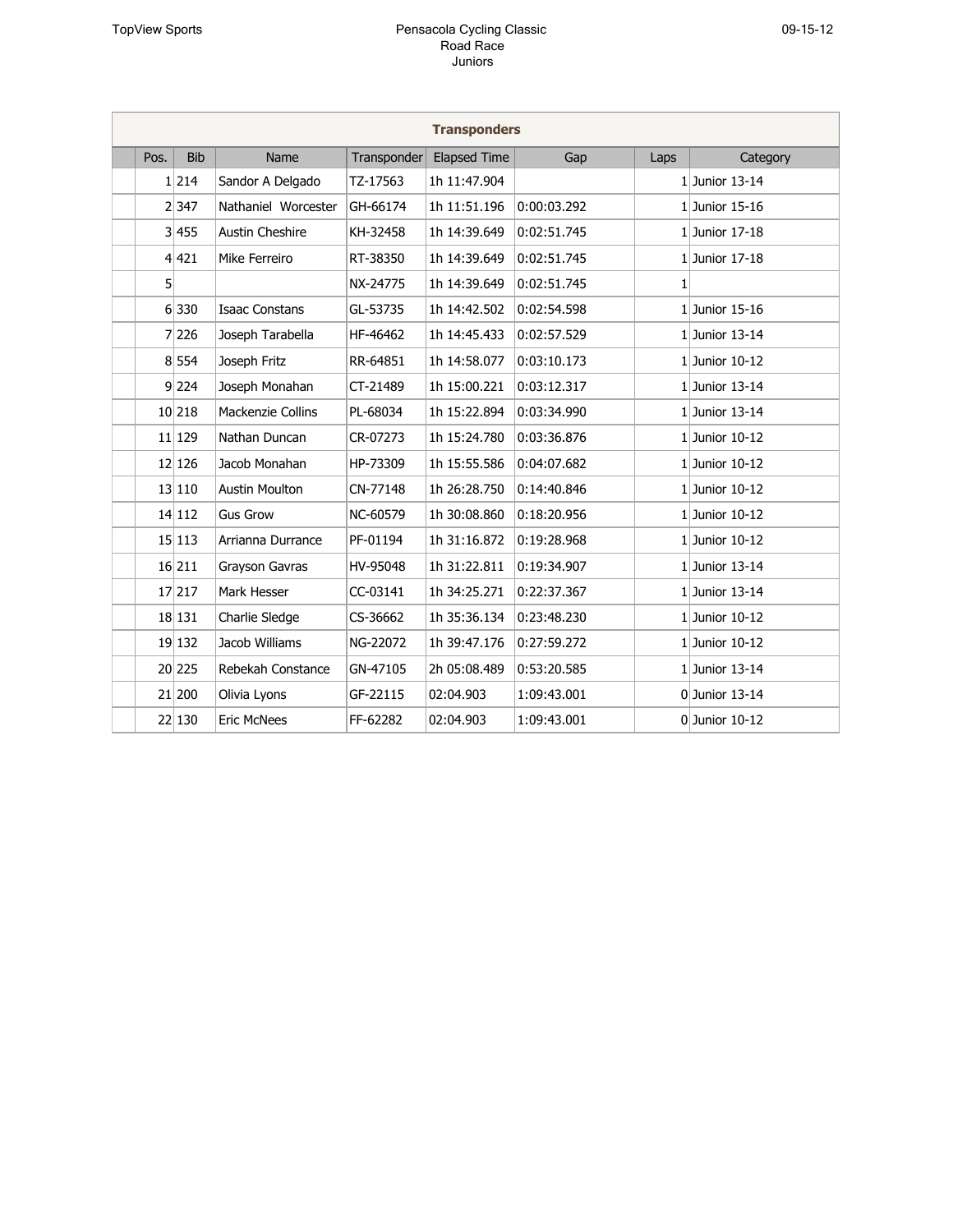#### **TopView Sports 9/15/2012**

**Pensacola Cycling Classic Time Trial**

| Pos. | <b>Transponder</b> | Laps         | <b>Elapsed Time</b> | <b>Bib</b> | <b>Name</b>           | Category    |
|------|--------------------|--------------|---------------------|------------|-----------------------|-------------|
|      | 2 NS-78661         | 1            | 06:43.3             |            | 42 Serghei Tvetcov    | Pro 1-2     |
|      | 3 RW-58783         | 1            | 06:57.6             |            | 16 Shawn Gravois      | Pro 1-2     |
|      | 4 TT-03197         | $\mathbf{1}$ | 07:05.4             |            | 359 Scott Newberry    | Cat 3       |
|      | 5 GC-57417         | $\mathbf{1}$ | 07:07.5             |            | 12 Ruben Companioni   | Pro 1-2     |
|      | 6 NL-50982         | $\mathbf{1}$ | 07:11.1             |            | 47 Frank Travieso     | Pro 1-2     |
|      | 7 LP-74708         | $\mathbf{1}$ | 07:13.0             |            | 31 Adam Skindel       | Pro 1-2     |
|      | 8 SN-23198         | $\mathbf{1}$ | 07:15.2             |            | 2 David Guttenplan    | Pro 1-2     |
|      | 9 CS-07091         | $\mathbf{1}$ | 07:16.4             |            | 29 Matthew Brooks     | Pro 1-2     |
|      | 10 CK-15172        | 1            | 07:18.9             |            | 441 Chris Mojock      | Cat 4       |
|      | 11 FX-45243        | $\mathbf{1}$ | 07:19.4             |            | 352 James Thompson    | Cat 3       |
|      | 12 CK-15574        | $\mathbf{1}$ | 07:20.4             |            | 436 John Hensz        | Cat 4       |
|      | 13 PP-88891        | $\mathbf{1}$ | 07:21.2             |            | 18 Curtis Long        | Pro 1-2     |
|      | 14 KC-34824        | $\mathbf{1}$ | 07:21.3             |            | 3 Ruben Delcristo     | Pro 1-2     |
|      | 15 FH-28841        | 1            | 07:21.3             |            | 325 Edward Novak      | Cat 3       |
|      | 16 FK-36132        | 1            | 07:22.0             |            | 328 Jaden Kifer       | Cat 3       |
|      | 17 TP-19657        | $\mathbf{1}$ | 07:22.4             |            | 372 Roslan Rivera     | Cat 3       |
|      | 18 CT-10856        | $\mathbf{1}$ | 07:22.6             |            | 312 Blair Krogh       | Cat 3       |
|      | 19 CR-36119        | $\mathbf{1}$ | 07:22.8             |            | 1 Stephan Hirsch      | Pro 1-2     |
|      | 20 RZ-86461        | $\mathbf{1}$ | 07:22.8             |            | 20 Giancarlo Bianchi  | Pro 1-2     |
|      | 21 PN-28912        | $\mathbf{1}$ | 07:23.9             |            | 133 Phillip Dobbs     | Masters 30+ |
|      | 22 HH-87786        | 1            | 07:25.9             |            | 100 Marc Crouch       | Masters 30+ |
|      | 23 FF-20197        | $\mathbf{1}$ | 07:26.2             |            | 11 Andrew Scarano     | Pro 1-2     |
|      | 24 CZ-03449        | $\mathbf{1}$ | 07:26.6             |            | 353 Michael Hernandez | Cat 3       |
|      | 25 FR-97549        | 1            | 07:27.5             |            | 22 Stanley Prutz      | Pro 1-2     |
|      | 26 GR-04067        | $\mathbf{1}$ | 07:28.0             |            | 25 Corey Ray          | Pro 1-2     |
|      | 27 CK-15251        | $\mathbf{1}$ | 07:28.2             |            | 321 Rob Newsom        | Cat 3       |
|      | 28 TK-49435        | $\mathbf{1}$ | 07:28.2             |            | 304 Scott Spees       | Cat 3       |
|      | 29 GG-57771        | 1            | 07:28.8             |            | 7 Eric Murphy         | Pro 1-2     |
|      | 30 CK-14678        | $\mathbf{1}$ | 07:29.3             |            | 381 Jason Bordelon    | Cat 3       |
|      | 31 SC-22845        | 1            | 07:30.4             |            | 358 Aaron Guyer       | Cat 3       |
|      | 32 GF-65448        | 1            | 07:31.6             |            | 322 Alan Rothrock     | Cat 3       |
|      | 33 CN-91764        | 1            | 07:32.3             |            | 416 Evan Mcmanus      | Cat 4       |
|      | 34 CS-60579        | 1            | 07:33.8             |            | 305 Kevin Pawlik      | Cat 3       |
|      | 35 LT-63781        | 1            | 07:34.0             |            | 40 Ryan Saylor        | Pro 1-2     |
|      | 36 GP-90172        | 1            | 07:34.1             |            | 207 Doug Schroeder    | Masters 40+ |
|      | 37 NZ-19857        | 1            | 07:34.5             |            | 15 Ryan Boudreaux     | Pro 1-2     |
|      | 38 SH-93340        | 1            | 07:34.8             |            | 43 Jonathan Bowerman  | Pro 1-2     |
|      | 39 PV-73150        | 1            | 07:35.0             |            | 105 Ronaldo Tavares   | Masters 30+ |
|      | 40 GP-61930        | $\mathbf{1}$ | 07:35.3             |            | 35 Peter Eckel        | Pro 1-2     |
|      | 41 PZ-17389        | 1            | 07:35.6             |            | 364 Dustin White      | Cat 3       |
|      | 42 CK-15462        | 1            | 07:36.0             |            | 360 Robert Monahan    | Cat 3       |
|      | 43 FH-51121        | 1            | 07:36.4             |            | 404 John Wozniak      | Cat 4       |